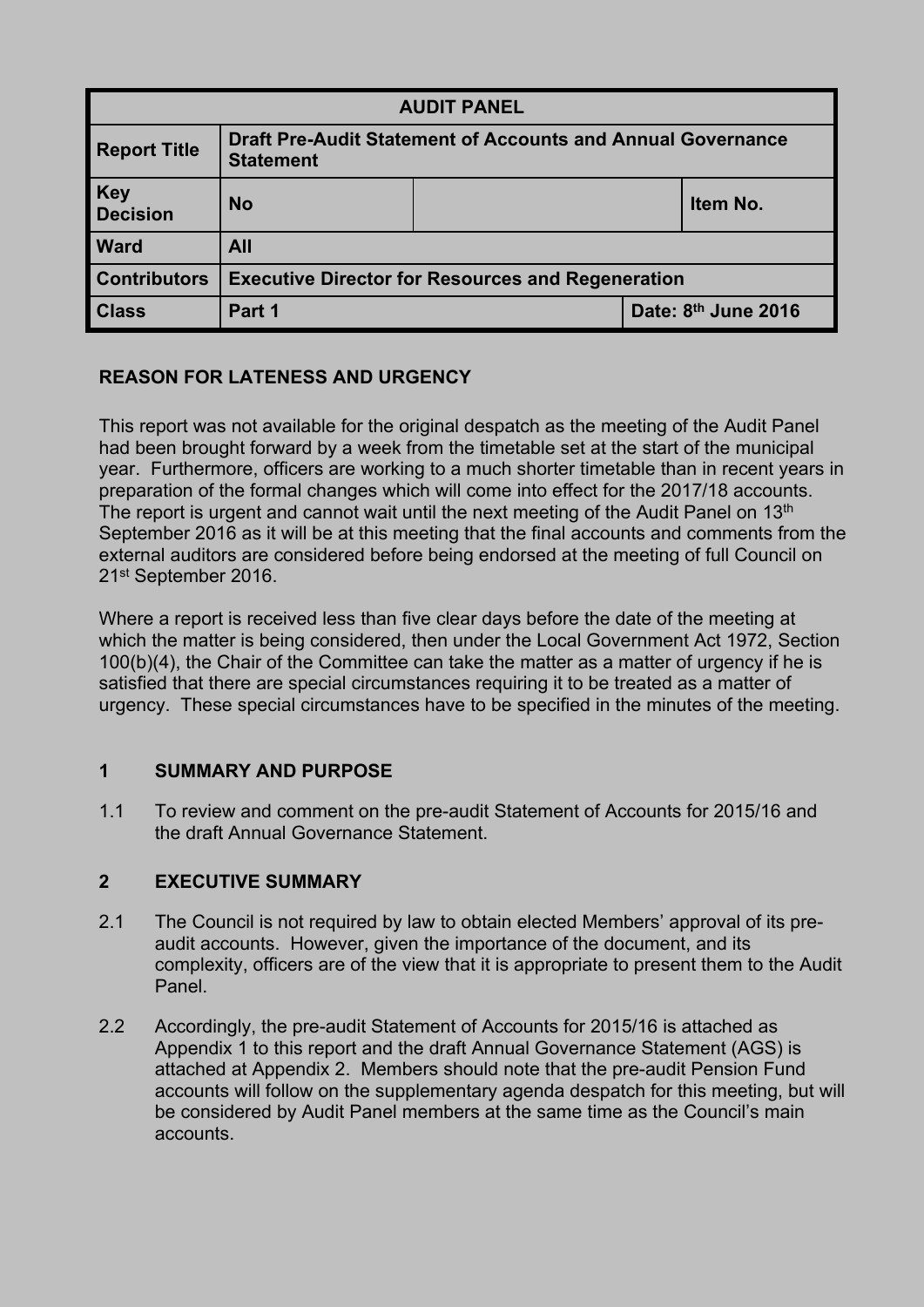2.3 The summary of net expenditure against budgets for 2015/16 was reported to the Public Accounts Select Committee and the Mayor & Cabinet on 1<sup>st</sup> June 2016.

# **3 RECOMMENDATION**

3.1 To note this report and the appended documents.

# **4 UNDERSTANDING THE ACCOUNTS AND THEIR PREPARATION**

- 4.1 Officers have prepared the draft pre-audit accounts so as to be able to despatch them to this Panel by 2<sup>nd</sup> June 2016 for their information. The final pre-audit accounts will be finalised and submitted to the external auditors, Grant Thornton on 3<sup>rd</sup> June 2016. This is a month ahead of the official deadline which is the 30<sup>th</sup> June 2016. The pre-audit Pension Fund accounts will be presented to the Pensions Investment Committee on 9th June 2016.
- 4.2 Within the Statement of Accounts there are four statements which are defined as "core financial statements", which essentially means that they are fundamental to understanding the accounts. A short commentary on each of these is set out below.

# *Movement in Reserves Statement (MiRS)*

4.3 This shows the movement in the year in the different reserves held by the Council, analysed into 'usable' which can be used to fund expenditure and 'unusable' which are technical and cannot be used to fund expenditure. This summarises the available resources that can be used to fund future expenditure and to manage financial risks.

# *Comprehensive Income and Expenditure Statement (CIES)*

4.4 The CIES sets out the total expenditure by the authority in the 2015/16 financial year, some circa £1.1bn. The format of the CIES is completely different to the Council's management accounts, which present income and expenditure by Directorate. However, a reconciliation between the two is provided by note 22 to the core financial statements, segmental reporting, which discloses net expenditure by directorate in a form that members will be familiar with from the Financial Results 2015/16 report.

# *Balance Sheet*

4.5 The balance sheet reports the 'total equity' of the Council, and shows that it is similar to that of last year, around £1.29bn as at 31<sup>st</sup> March 2016 compared with some £0.97bn as at March 2015.

# *Cash Flow Statement*

4.6 The Cash Flow Statement shows the changes in cash and cash equivalents of the Council during the 2015/16 financial year. This statement is more valuable to understanding the financial health of private companies rather than local authorities, since most local authority funding comes either from government grants or from local property taxation.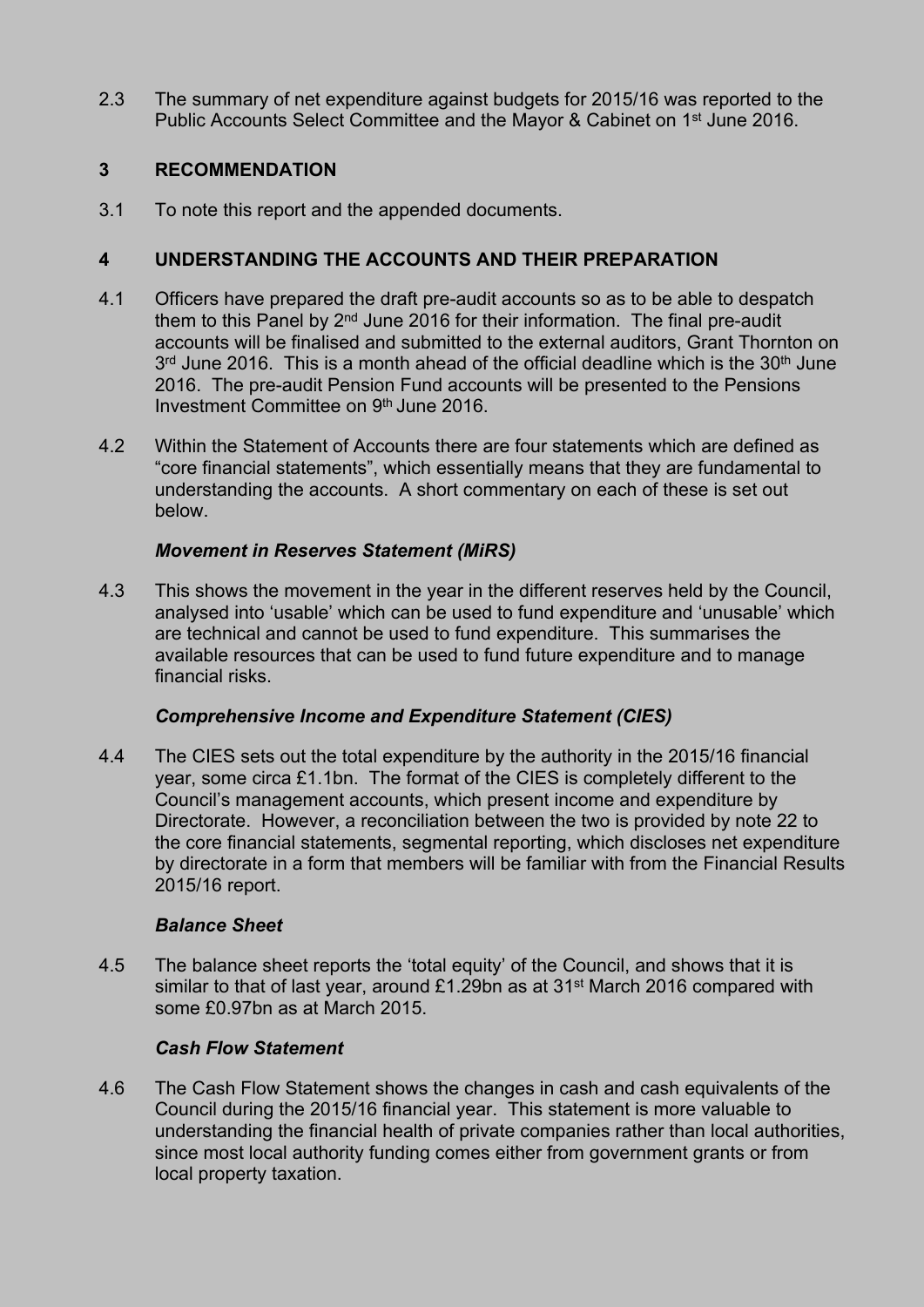# *Other Statements*

- 4.7 Members' attention is also drawn to the following financial statements, which although not technically defined as "core financial statements" are very important to understanding key aspects of local authority services and financing.
	- The Housing Revenue Account (HRA) which presents the financial transactions relating to the provision of council housing; and
	- The Collection Fund which presents a summary of the collection of Council Tax and National Non Domestic Rates (NNDR).
- 4.8 The accounts also provide substantial detail by way of notes and other statements. In particular, Members may find the following helpful to their understanding the financial position of the authority:
	- Notes 13 and 15 to the core financial statements, which disclose the debtors to and creditors of the Council as at 31st March 2016
	- Note 8 to the core financial statements, which discloses the level of earmarked revenue reserves and the purposes for which these are held.
- 4.9 The format of the accounts is essentially prescribed by statute and associated regulations. As a result, the document is long and detailed. Members may have questions that they wish to pose to officers on points of detail. Appropriately qualified officers will attend the meeting on  $8<sup>th</sup>$  June 2016 to respond to these questions and issued raised. However, given the level of detail contained in the Statement of Accounts it is possible that some questions of detail may not be capable of being fully answered at the meeting. If Members have such questions, they are asked to submit them to [paul.calnan@lewisham.gov.uk](mailto:paul.calnan@lewisham.gov.uk), ideally at least 24 hours before the meeting.

# **5 ISSUES FOR THE ATTENTION OF MEMBERS**

- 5.1 In constructing the accounts, officers have applied professional judgements in a number of areas. Some of these areas are where the appropriate treatment is subject to professional debate. Although officers have maintained an open dialogue with the external auditors during the compilation of these accounts, it is possible that the auditors may, during the course of their audit work, come to a different view, and as a result may recommend a different treatment.
- 5.2 Where future funding is uncertain, consideration needs to be given to 'impairing' (i.e. reducing) the value of assets that might be affected, for example if services are forced to close as a result. Although future government funding is less certain than it has been in previous years, officers are of the view that there is sufficient certainty as regards funding in 2016/17 and subsequent years that such impairments are unnecessary.
- 5.3 Other areas where officers have been required to make judgements about possible future events include issues such as judging the amounts of the debts due to it that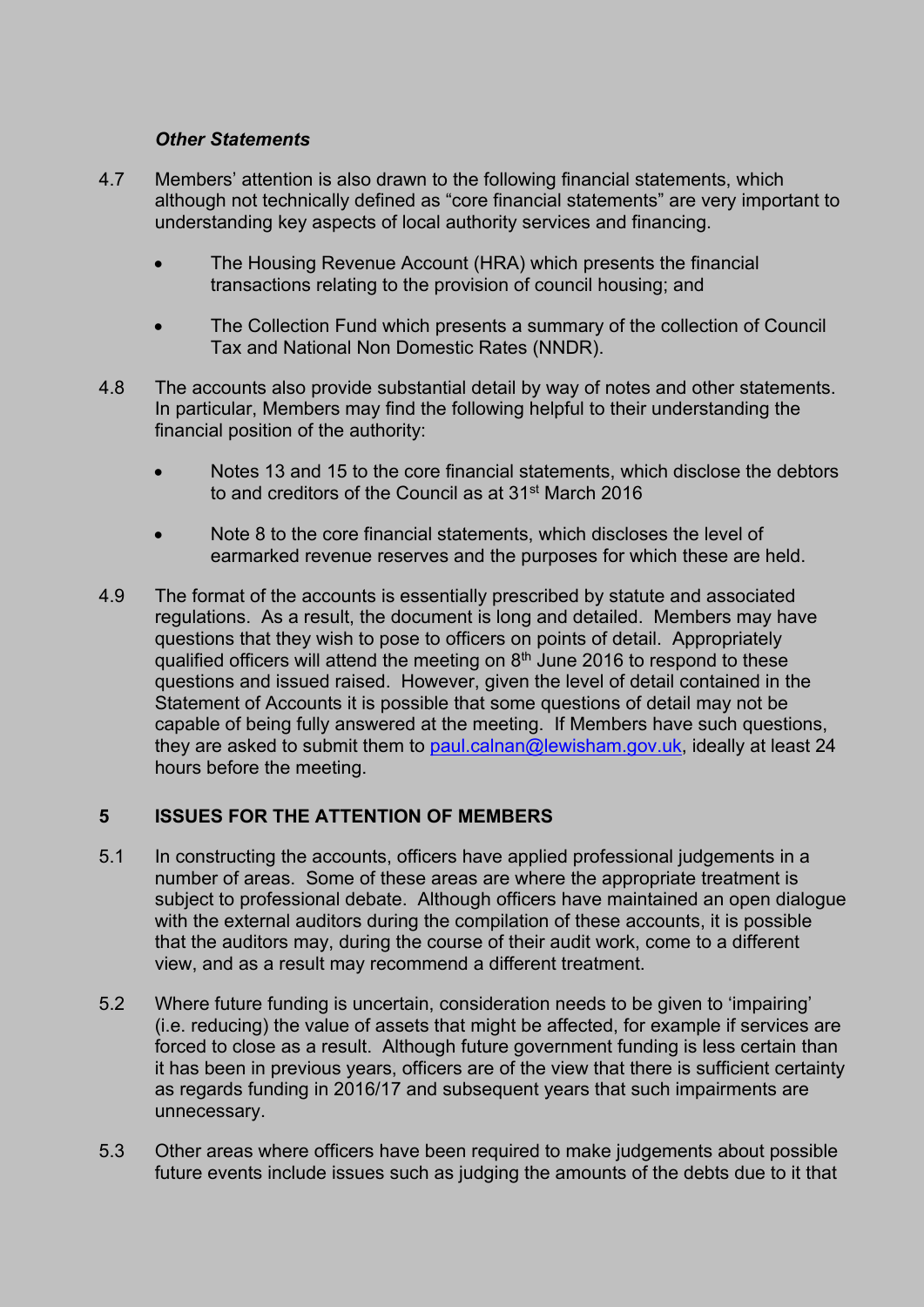may ultimately not be paid and more technical issues such as the actuarial assumptions to apply to value future pension liabilities.

5.4 In considering 2013/14 accounts, it was concluded that full consolidated group accounts for the Council were not required on the grounds of materiality. This approach was again taken for 2014/15 and has continued for the 2015/16 accounts. The Council's group interests are disclosed by means of the note on 'Investment in Companies' (note 24).

# **6 FINANCIAL IMPLICATIONS**

6.1 The accounts are a financial document and present a picture of the Council's activities in 2015/16 and its assets and liabilities as at 31st March 2016. However, there are no financial implications directly arising from the Panel considering the pre-audit accounts.

# **7 LEGAL IMPLICATIONS**

- 7.1 Regulation 8(2) of the Accounts and Audit Regulations 2011 (the Regulations) means that local authorities are no longer required to obtain elected Members' approval of their pre-audit accounts. Regulation 8(3)(b) does require local authorities to have elected Members, by way either of a duly constituted committee or by the Full Council, to approve the final audited accounts, having considered the auditor's report thereon.
- 7.2 The Regulations do require that the draft accounts are approved for issue by  $30<sup>th</sup>$ June, following the year end by the Responsible Finance Officer under s151 of the 1972 Act. In Lewisham, that responsible officer is the Executive Director for Resources and Regeneration.

# **8 OTHER IMPLICATIONS**

8.1 There are no direct equalities, environmental or crime and disorder implications arising from this report.

# **APPENDICES**

Appendix 1 – Pre-Audit Statement of Accounts 2015/16 Appendix 2 – Annual Governance Statement (AGS) 2015/16 Appendix 3 – Pre-Audit Pension Fund Accounts 2015/16 – To follow

# **BACKGROUND PAPERS**

Financial Results 2015/16 (Mayor & Cabinet meeting 1<sup>st</sup> June 2016)

# **For further information on this report please contact:**

Selwyn Thompson, Head of Financial Services, on 020 8314 6932